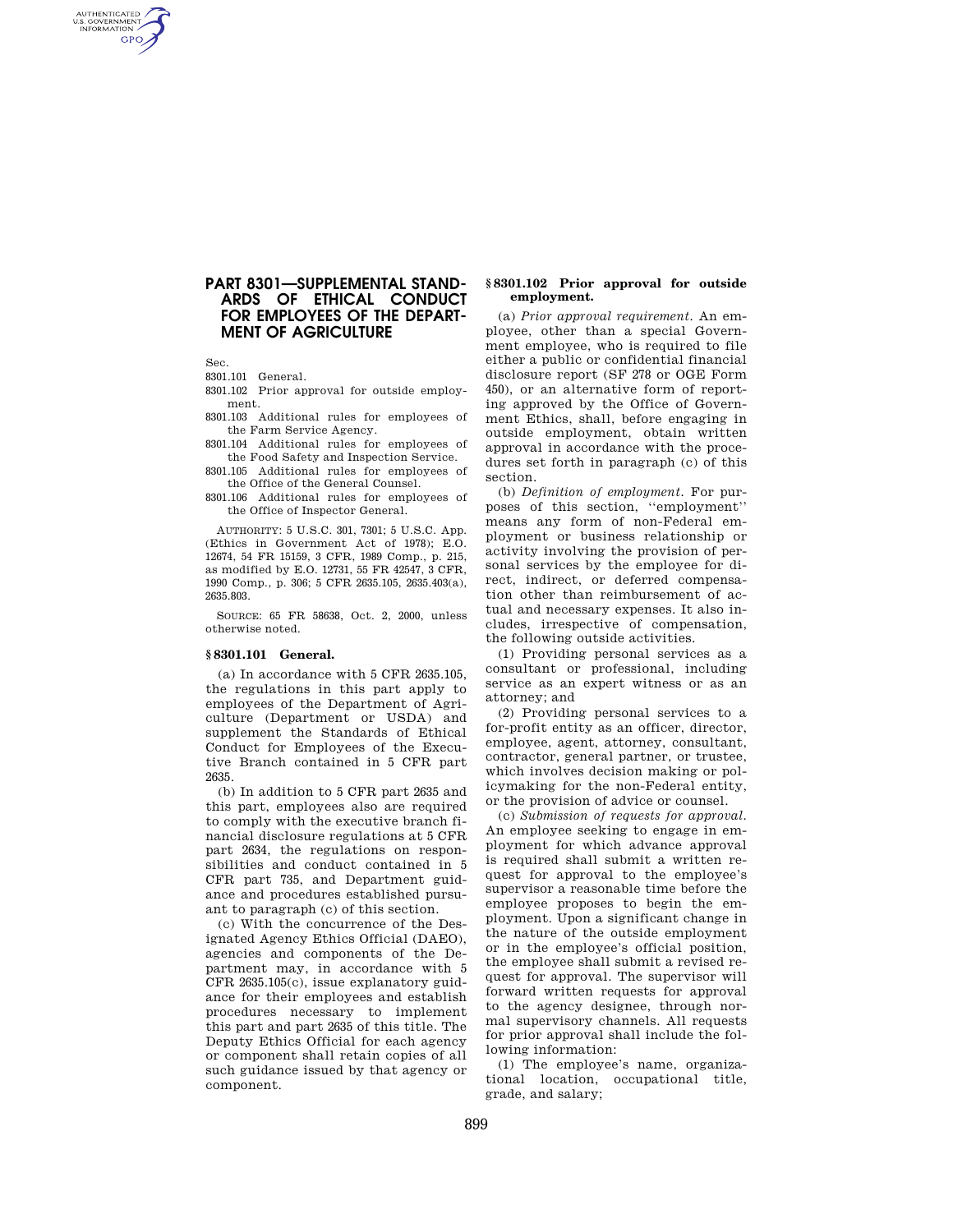(2) The nature of the proposed outside employment, including a full description of the specific duties or services to be performed;

(3) A description of the employee's official duties that relate in any way to the proposed employment;

(4) The name and address of the person or organization for whom or with which the employee is to be employed, including the location where the services will be performed;

(5) The method or basis of any compensation (e.g., fee, per diem, honorarium, royalties, stock options, travel and expenses, or other);

(6) A statement as to whether the compensation is derived from a USDA grant, contract, cooperative agreement, or other source of USDA funding;

(7) For employment involving the provision of consultative or professional services, a statement indicating whether the client, employer, or other person on whose behalf the services are performed is receiving, or intends to seek, a USDA grant, contract, cooperative agreement, or other funding relationship; and

(8) For employment involving teaching, speaking, writing or editing, the proposed text of any disclaimer required by  $5$  CFR  $2635.807(b)$ .

(d) *Standard for approval.* Approval shall be granted by the agency designee unless it is determined that the outside employment is expected to involve conduct prohibited by statute or Federal regulation, including 5 CFR part 2635.

(e) *Responsibilities of the component agencies.* (1) The agency designee for each separate agency or component of USDA may issue an instruction or manual issuance exempting categories of employment from a requirement of prior written approval based on a determination that employment within those categories would generally be approved and is not likely to involve conduct prohibited by Federal statutes or regulations, including 5 CFR part 2635 and this part.

(2) Department components may specify internal procedures governing the submission of prior approval requests, including but not limited to: timely submission requirements; determination deadlines; appeals or reviews;

**§ 8301.103 5 CFR Ch. LXXIII (1–1–08 Edition** 

and requirements for updating requests. Internal procedures also should designate appropriate officials to act on such requests. The instructions or manual issuances may include examples of outside employment that are permissible or impermissible consistent with 5 CFR part 2635 and this part. With respect to employment involving teaching, speaking or writing, the instructions or manual issuances may specify pre-clearance procedures and/or require disclaimers indicating that the views expressed do not necessarily represent the views of the agency, USDA or the United States.

(3) The officials within the respective USDA agencies or components responsible for the administrative aspects of these regulations and the maintenance of records shall make provisions for the filing and retention of requests for approval of outside employment and copies of the notification of approval or disapproval.

#### **§ 8301.103 Additional rules for employees of the Farm Service Agency.**

(a) *Application.* This section applies only to Farm Service Agency (FSA) personnel who are Federal employees within the meaning of 5 U.S.C. 2105. This section does not apply to FSA community committee members, county committee members, and county office personnel, who are either elected to their positions or are employees of community or county committees established under 16 U.S.C. 590h. For rules applicable to FSA community committee members, county committee members, and county office personnel, see 7 CFR part 7.

(b) *Definition of FSA program participant.* For purposes of this section, the phrase ''FSA program participant,'' includes any person who is, or is an applicant to become, an FSA borrower, FSA grantee, or recipient of any other form of FSA financial assistance available under any farm credit, payment or other program administered by FSA.

(c) *Prohibited real estate purchases.* (1) No FSA employee, or spouse or minor child of an FSA employee, may directly or indirectly purchase real estate held in the FSA inventory, for sale under forfeiture to FSA, or from an FSA program participant.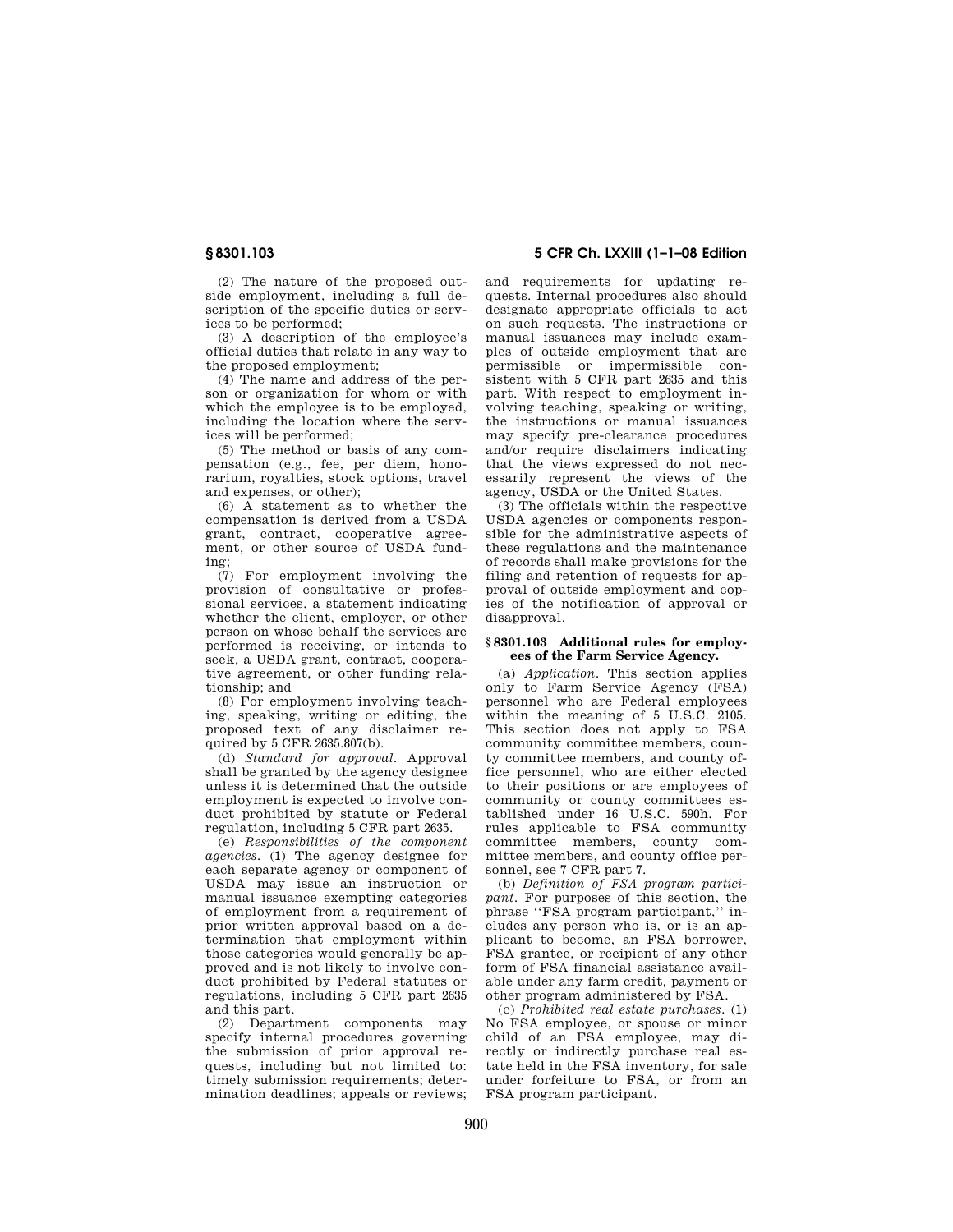### **Department of Agriculture § 8301.106**

(2) *Waiver.* A request for an exception to the prohibition found in paragraph  $(c)(1)$  of this section may be submitted jointly by the FSA program participant and FSA employee (whether on his or her own behalf, or on behalf the employee's spouse or minor child), to the FSA State Executive Director. The FSA State Executive Director may grant a written waiver from this prohibition based on a determination made with the advice and clearance of the DAEO and the FSA headquarters ethics advisor that the waiver is not inconsistent with part 2635 of this title nor 7 U.S.C. 1986 nor otherwise prohibited by law and that, under the particular circumstances, application of the prohibition is not necessary to avoid the appearance of misuse of position or loss of impartiality or otherwise to ensure confidence in the impartiality and objectivity with which agency programs are administered. A waiver under this paragraph may impose appropriate conditions, such as requiring execution of a written disqualification.

(d) *Prohibited transactions with FSA program participants.* (1) Except as provided in paragraph  $(d)(2)$  of this section, no FSA employee or spouse or minor child of an FSA employee may directly or indirectly: sell real property to; lease real property to or from; sell to, lease to or from, or purchase personal property from; or employ for compensation a person whom the FSA employee knows or reasonably should know is an FSA program participant directly affected by decisions of the particular FSA office in which the FSA employee serves.

(2) *Exceptions.* Paragraph (d)(1) of this section does not apply to:

(i) A sale, lease, or purchase of personal property, if it involves:

(A) Goods available to the general public at posted prices that are customary and usual within the community; or

(B) Property obtained pursuant to public auction; or

(ii) Transactions listed in  $(d)(1)$  of this section determined in advance by the appropriate FSA State Executive Director, after consulting with the FSA Headquarters ethics advisor, to be consistent with part 2635 of this title and otherwise not prohibited by law.

(e) *Additional prior approval requirements for outside employment.* Any FSA employee not otherwise required to obtain approval for outside employment under §8301.102 shall obtain written approval in accordance with the procedures and standards set forth in paragraphs (c) and (d) of §8301.102 before engaging in outside employment, as that term is defined by paragraph (b) of §8301.102, with or for a person:

(1) Whom the FSA employee knows, or reasonably should know, is an FSA program participant; and

(2) Who is directly affected by decisions made by the particular FSA office in which the FSA employee serves.

[65 FR 58638, Oct. 2, 2000, as amended at 67 FR 58319, Sept. 16, 2002]

### **§ 8301.104 Additional rules for employees of the Food Safety and Inspection Service.**

Any employee of the Food Safety and Inspection Service not otherwise required to obtain approval for outside employment under §8301.102, shall, before engaging in any form of outside employment, obtain written approval in accordance with the procedures and standards set forth in paragraphs (c) and (d) of §8301.102

#### **§ 8301.105 Additional rules for employees of the Office of the General Counsel.**

Any attorney serving within the Office of the General Counsel, not otherwise required to obtain approval for outside employment under §8301.102, shall obtain written approval, in accordance with the procedures and standards set forth in paragraphs (c) and (d) of §8301.102, before engaging in the outside practice of law, whether compensated or not.

#### **§ 8301.106 Additional rules for employees of the Office of Inspector General.**

Any employee of the Office of Inspector General, not otherwise required to obtain approval for outside employment under §8301.102, shall obtain written approval, in accordance with the procedures and standards set forth in paragraphs (c) and (d) of §8301.102, before engaging in any form of outside